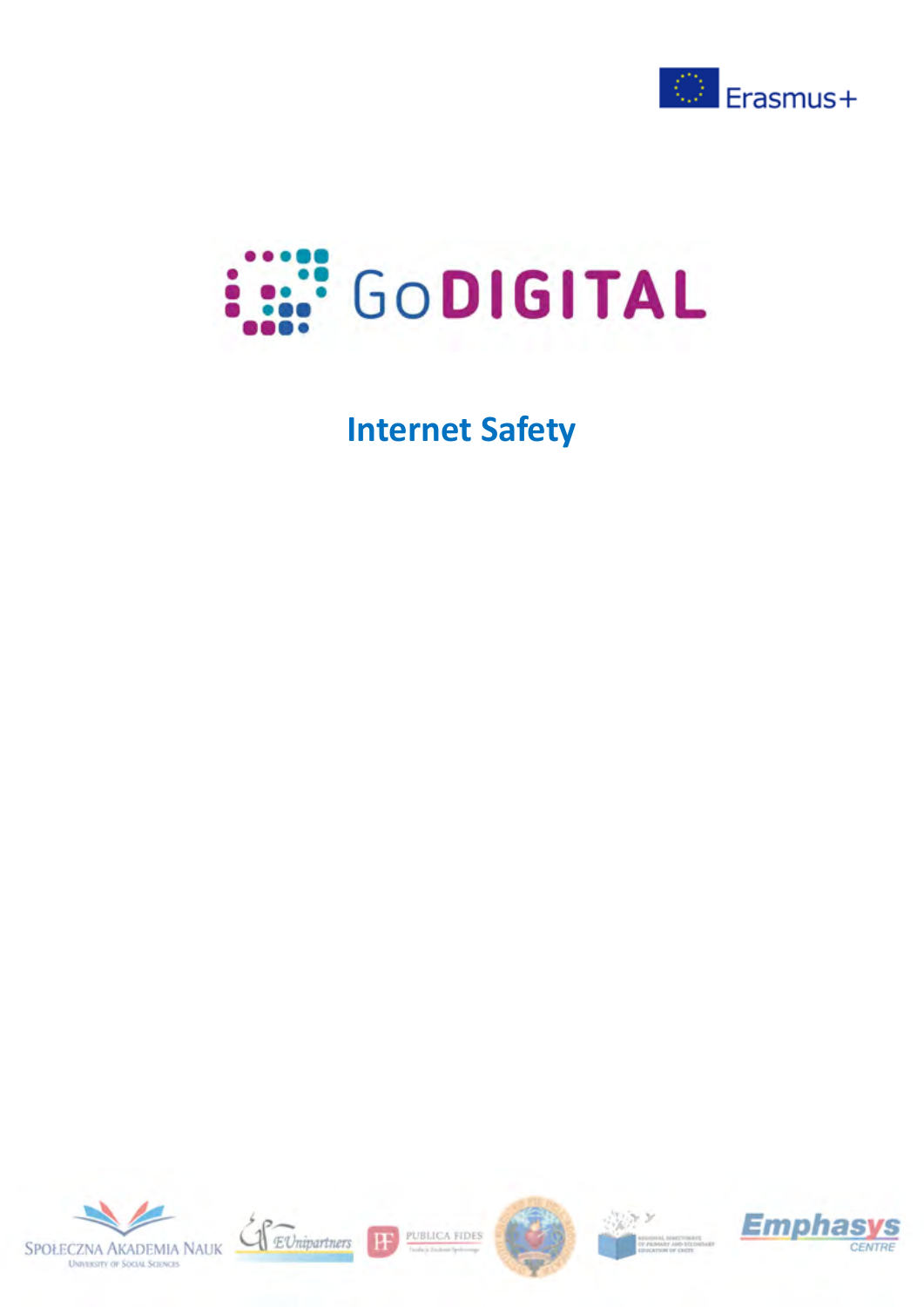

# **2.2 Expanded text**<br>2.2 Expanded texts to the set of the set of the set of the set of the set of the set of the set of the set of t **2.2.1 TOPIC 1: INTERNET SAFETY**

Internet could be compared to the ocean. The ocean can be a very dangerous place: people can be lost or drowned by trying to enjoy the sea or explore its enchanting immensity. But the mother in the photograph does not forbid her children's contact with the sea. Instead, she keeps them in touch with her and teaches them to enjoy it by explaining some rules for safe "use" of the sea. In the beginning she stands next to them and advises them so they gradually acquire autonomy and can themselves enjoy the sea later on.



This is how we should think about the use of the Internet. We need to identify the potential dangers of widespread Internet and acquire knowledge and ways to avoid all possible risks. It is then necessary to introduce young students to the adoption of good practices in relation to the safe use of the Internet.

Risks on the Internet are of many kinds. We outline ten (10) of the most important risks:

- **1.** Internet addiction and alienation of users from the real world
- **2.** Inappropriate and offensive website content



This project has been funded with support from the European Commission. This communication reflects the views only of the author, and the Commission cannot be held responsible for any use which may be made of the information contained therein.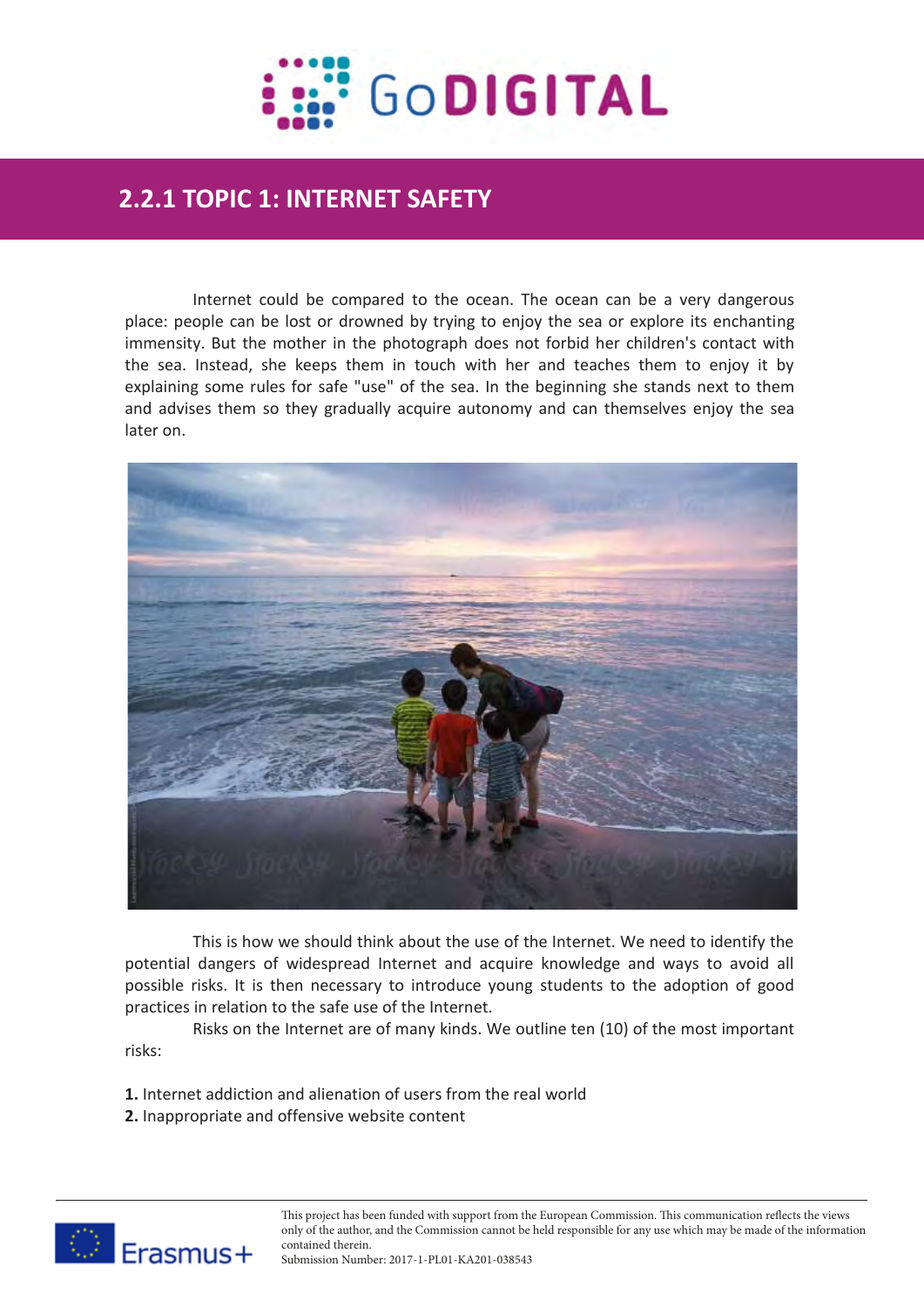

- **3.** Unwanted messages (spam)
- **4.** Internet bullying
- **5.** Electronic seduction of users Reporting on child pornography, online gambling, violent games and other harmful behaviors
- **6.** Violation of user privacy
- **7.** Misinformation disseminated on the Internet (false news, urban myths, digital pranks)
- **8.** Interception of personal data through "phishing" and "pharming"
- **9.** Malicious software that infects PCs
- **10.** Physical conditions resulting from prolonged use of computers

We consider that nowdays, the theoretical knowledge of the above is not enough for a teacher. It requires familiarity and practical knowledge. For this reason, some technical issues will be developed in the following paragraphs, so that users and teachers in particular can be susceptible to, but also react to, possible online risks being able to protect and educate their students accordingly from an early age.

## **2.2.1.1 How to avoid bad sites**

Before we begin to introduce ways to avoid "bad" web sites, we have to answer the question: what is considered as a "bad" site? A "bad" site is generally considered to be any website containing material that falls under categories 1 to 8 presented in the introduction above.



Some of the ways to avoid these kinds of websites are the following:

## **Use Internet filters**

There are many Internet filters that someone can buy or download that will prohibit him/her or members of his/her family from opening any questionable sites. These filters work by preventing user access to sites that are deemed questionable safetywise, or that present inappropriate or NSFW (not safe for work) content. Many parents use these filters to make sure that their kids are only using sites that are age-



2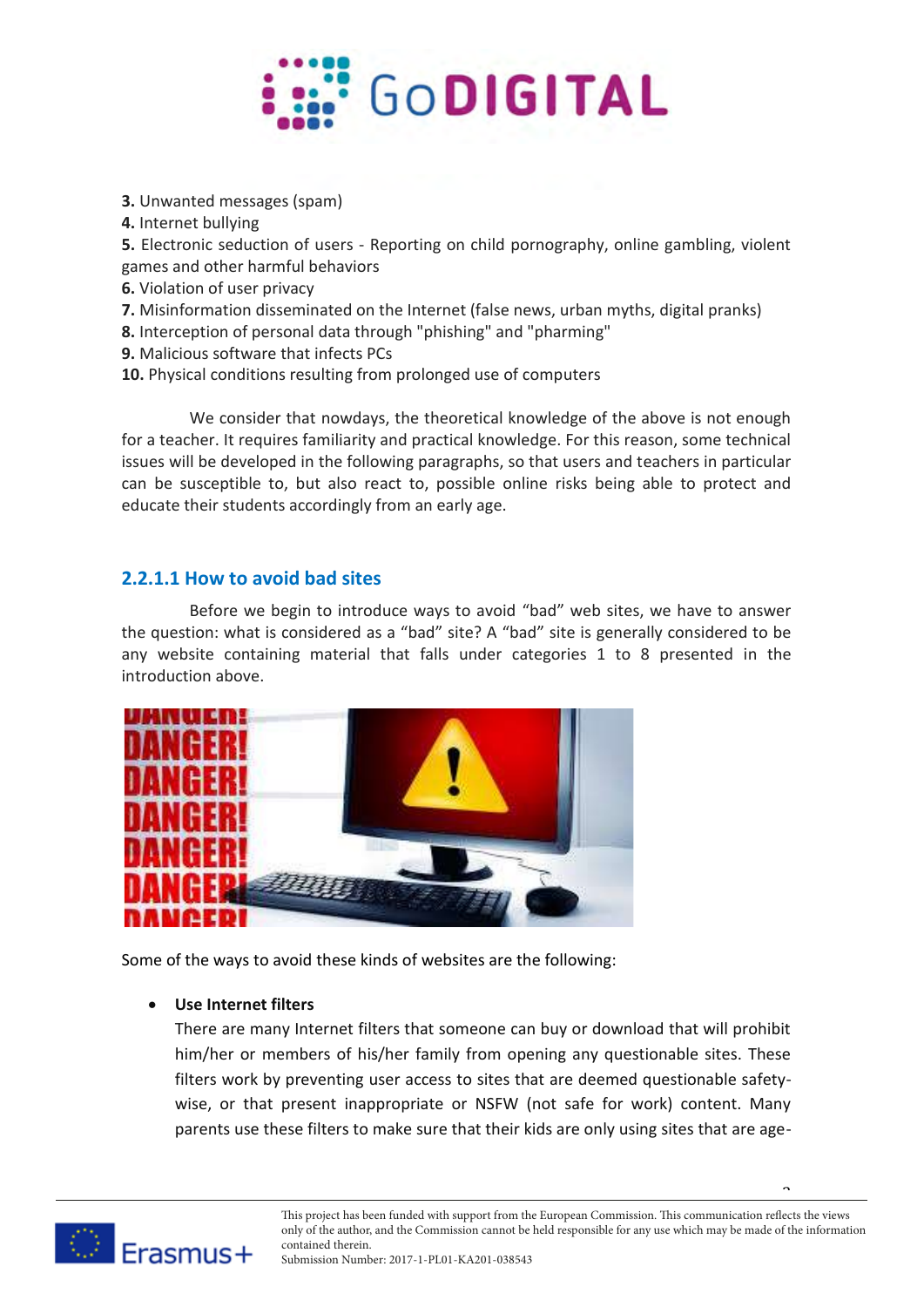

appropriate, but people of all ages, as well as teachers, can use them to make sure that their web searches are always safe.

## **Take advantage of search engines' built-in filters**

Many search engines give Internet users the option of choosing a "safer" search when using their services. For example, Google offers "safe search filtering". This goes for all image and video searches, as well as news and general search content.

## **Don't guess the address of a Web site**

This is probably the number one way that people get into trouble. There are many sites that use similar Web addresses as legitimately safe websites so that when people try to remember which site to go to, they end up visiting the wrong site accidentally.

## **Never click on sites that seem questionable**

When someone is in doubt, he may not click. If the site description, title, or URL seems in any way "off" to him/her, he/she may find another site that is more reputable, especially when using that site in a research capacity.

## **2.2.1.2 Introduction to malware – How to avoid**

Risk number 9 in the introduction talks about malware. Malware is a term that is used for malicious software that is designed to do damage or unwanted actions to a computer system. Examples of malware include the following: Viruses, worms, trojan horses, spyware and rogue security software.



Here is a brief description of each of these types of malicious software so that the teacher is familiar with the terminology and especially with the way each of these software works.

3

## **Computer viruses**

A computer virus is a small software program that spreads from one computer to another and interferes with computer operation. A computer virus might corrupt or

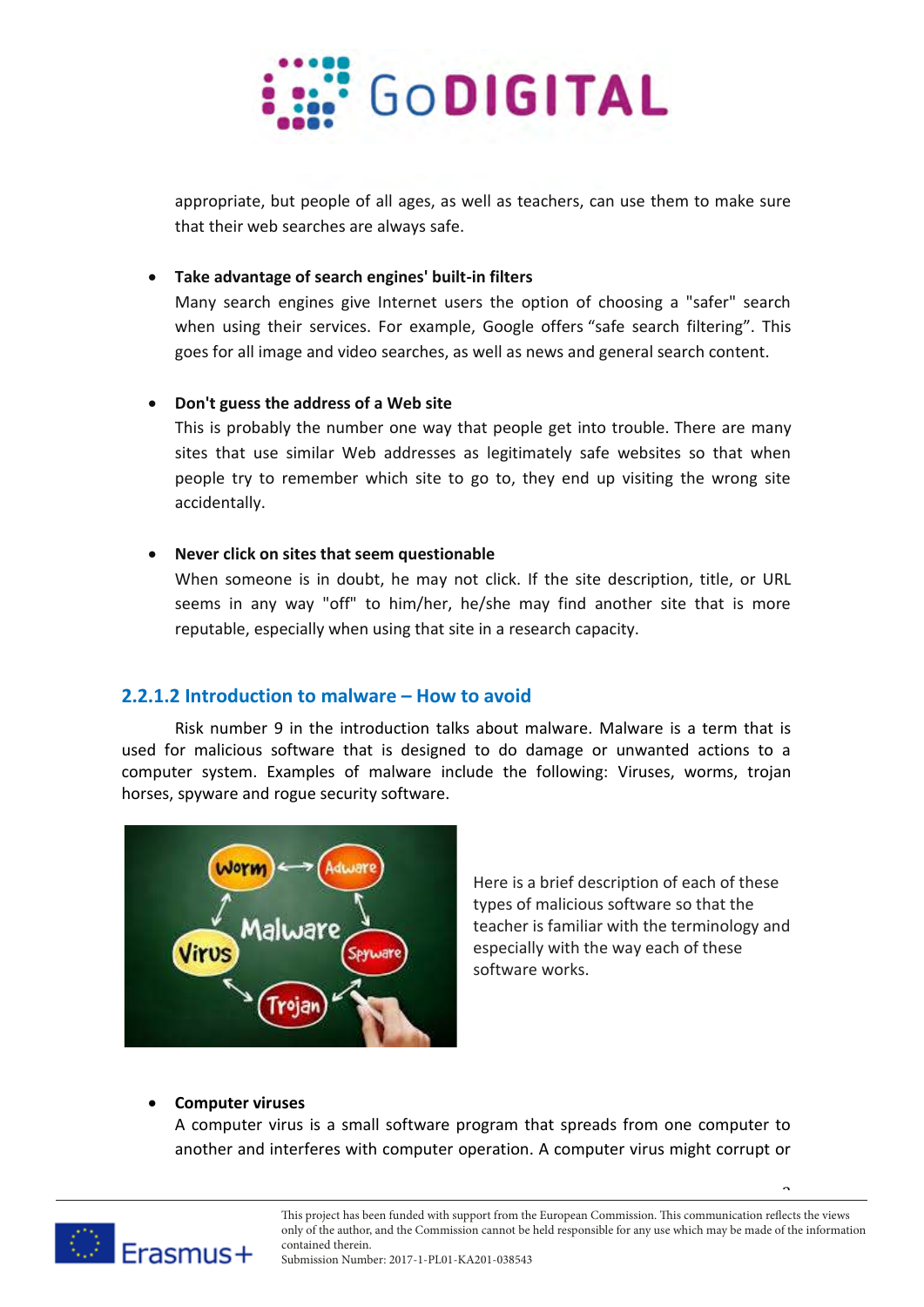

delete data on a computer, use an email program to spread the virus to other computers, or even delete everything on the hard disk. Computer viruses are frequently spread by attachments in email messages or by instant messaging messages. Therefore, the user must never open an email attachment unless he/she knows who sent the message. Viruses can be disguised as attachments of funny images, greeting cards, or audio and video files. Computer viruses also spread through download on the Internet. They can be hidden in pirated software or in other files or programs that someone might download.

#### **Computer worms**

A worm is computer code that spreads without user interaction. Most worms begin as email attachments that infect a computer when they're opened. The worm scans the infected computer for files, such as address books or temporary webpages, that contain email addresses. The worm uses the addresses to send infected email messages, and frequently mimics (or spoofs) the "From" addresses in later email messages so that those infected messages seem to be from someone you know. Worms then spread automatically through email messages, networks, or operating system vulnerabilities, frequently overwhelming those systems before the cause is known. Worms aren't always destructive to computers, but they usually cause computer and network performance and stability problems.

## **Trojan horses**

A trojan horse is a malicious software program that hides inside other programs. It enters a computer hidden inside a legitimate program, such as a screen saver. Then it puts code into the operating system that enables a hacker to access the infected computer. Trojan horses do not usually spread by themselves. They are spread by viruses, worms, or downloaded software.

## **Spyware**

Spyware can install on a computer without the users' knowledge. These programs can change the computer's configuration or collect advertising data and personal information. Spyware can track Internet search habits and can also redirect the web browser to a different website than the one the user intends to go to.

#### **Rogue security software**

A rogue security software program tries to make the user think that his/her computer is infected by a virus and usually prompts hime/her to download or buy a product that removes the virus. The names of these products frequently contain words like Antivirus, Shield, Security, Protection, or Fixer. This makes them sound

 $\tilde{z}$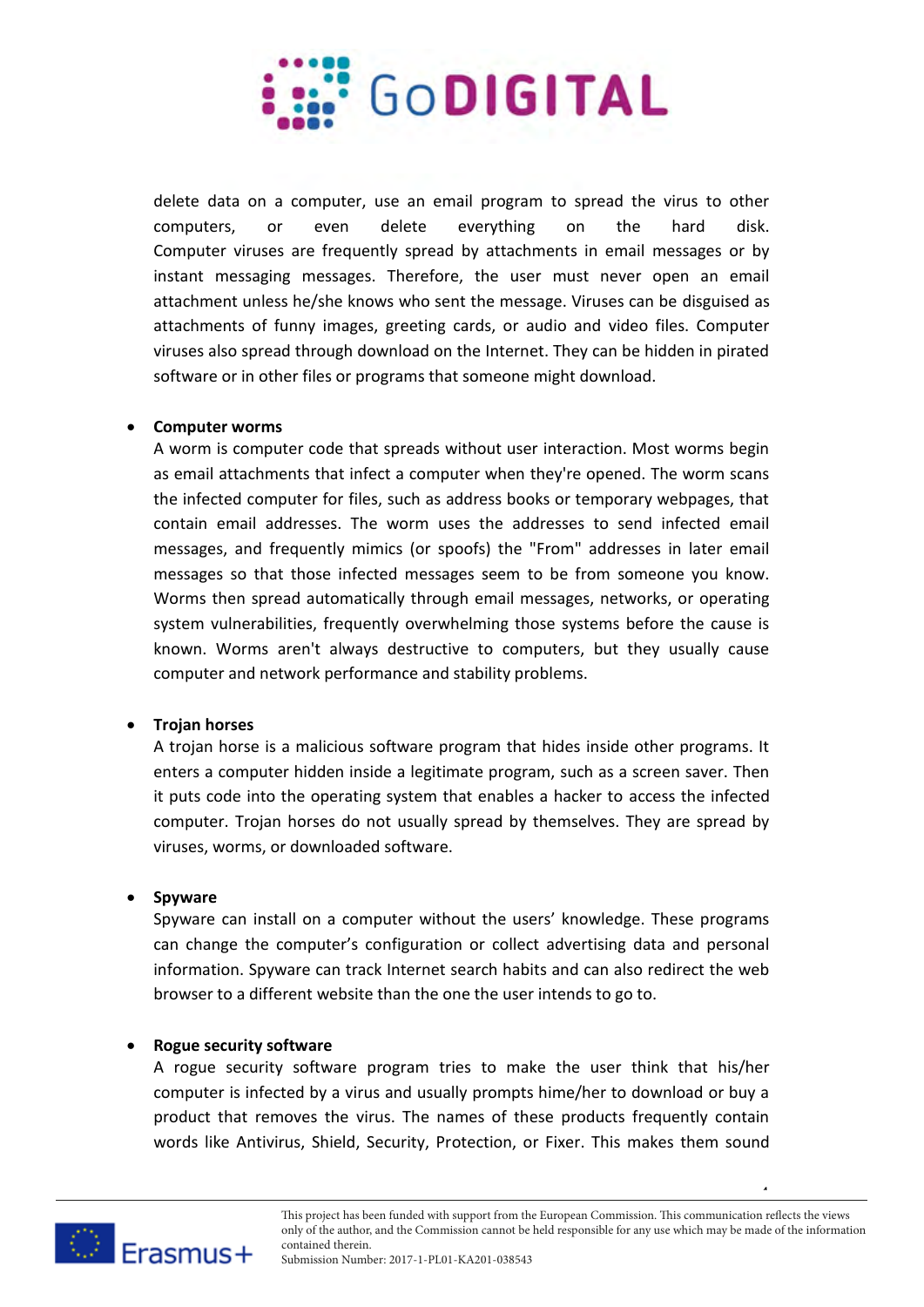

(including the X in the corner). Close the window via Windows Task Manager (press Ctrl-Alt-Delete).

- **From another piece of software:** Some programs attempt to install malware as a part of their own installation process. When installing software, pay close attention to the message boxes before clicking Next, OK, or I Agree. Scan the user agreement for anything that suggests malware may be a part of the installation. If you are unsure, cancel the installation, check up on the program, and run the installation again if you determine it is safe.
- **From illegal file-sharing services:** You're on your own if you enter this realm. There is little quality control in the world of illegal software, and it is easy for an attacker to name a piece of malware after a popular movie, album, or program to tempt you into downloading it.

## **2.2.1.3. How to remove malware**

If someone suspects malware—or he/she just wants to be careful— there are a few steps he/she should take.



## **a) Back up all files and other data**

Files and data are critical. Therefore the moment someone realizes his/her computer is malware-infected, he/she must back up all the files and other data, before the malware gets to those files and other data and corrupts them. Moreover, such backing up will help get back on track quickly.

## **b) Disconnect from the Internet**

Next best thing is to disconnect the PC from the internet to prevent further damage, since the internet is the breeding place for malware. And every moment the user

6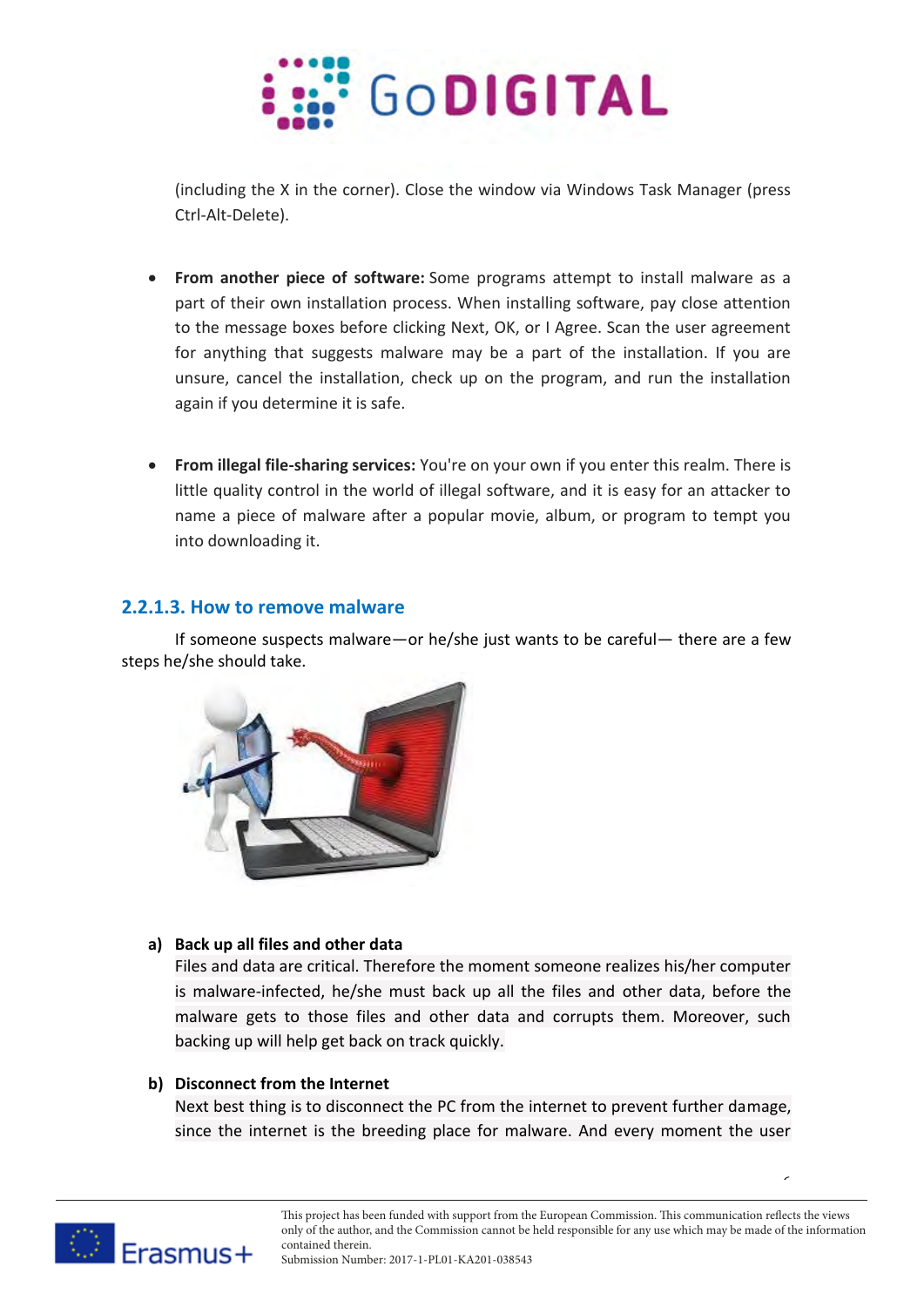

stays connected with it, especially after a malware infection, is going to worsen his/her situation.

#### **c) Scan computer in safe mode**

Switch to safe mode and scan the computer. Without getting too technical, safe mode is a restricted mode which allows only healthy applications to run thereby reducing the risk of malware spreading to other parts of the PC. At best, such a cleanup can improve the PC performance. Another simple but effective measure would be to clean up the temporary and download files.

#### **d) Use malware removal tool**

If there isn 't already one, download a legitimate anti-malware program. Next, install and run it. Programs like these are designed to search out and eliminate any malware on a device.

Once the device is clean, it's a good idea to change the passwords, not only for the PC or mobile device, but also for email, for social media accounts, for favorite shopping sites, and for online banking and billing centers.

Removing malware is neither an easy task nor an attractive one. Therefore it's best to let experts handle the situation if someone thinks he/she cannot solve the problem by himself/herself.

## **2.2.1.4 Securing Internet accounts**

Passwords are like keys to our personal home online. We should do everything we can prevent people from gaining access to our password. We can further secure our accounts by using additional authentication methods. Some main tips are:

- Close the accounts that you are not using for a long time
- Create a strong password (i.e. make your password a sentence)
- Unique account unique password
- Write it down and keep it safe
- Change your passwords regularly
- Lock down login (strong authentication)
- Check your account activity
- Keep your software updated
- Specify your trusted contacts



More ideas about Internet safety can be found in the additional literature proposed.